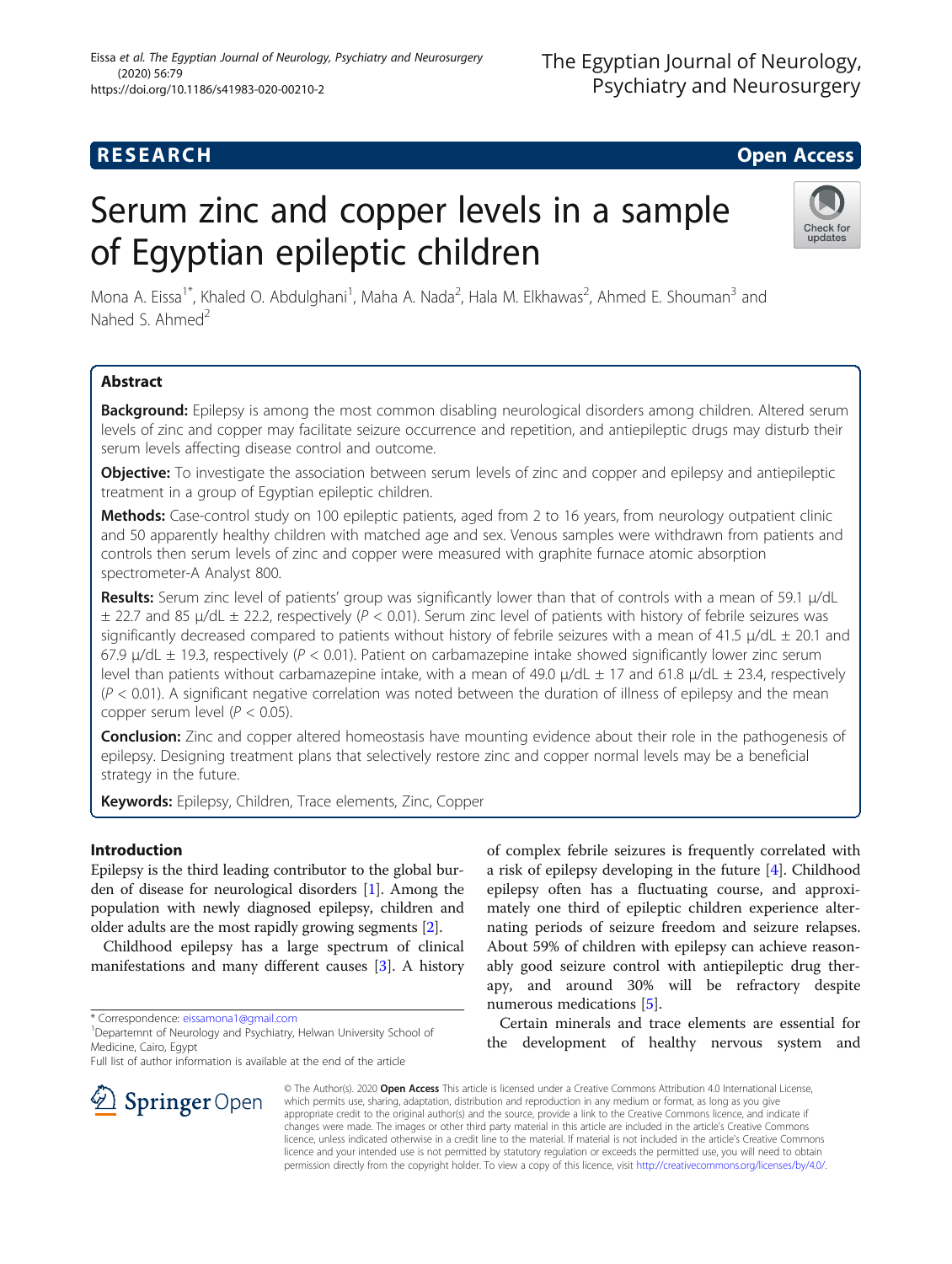neuronal susceptibility to excitability [\[6](#page-7-0)]. Altered homeostasis of zinc and copper may be involved in the susceptibility, development, and termination of seizures especially genetically determined epilepsy [\[7](#page-7-0)].

Zinc has been identified as having both proconvulsant and anticonvulsant activities [[8\]](#page-7-0). It has long been established that zinc can bind to and modulate the function of a plethora of targets, including glutamate, gammaaminobutyric acid (GABA), and glycine receptors [\[9](#page-7-0)]. Zinc can also translocate into neurons [\[10](#page-7-0)], where it can modulate intracellular signaling through a host of other mechanisms.

On the other hand, copper dysregulation has an impact on synaptic transmission and excitability. Studies performed to date reveal a complex network of interconnected pathways through which copper can both serve as a signal itself and modulate signaling through multiple pathways. Copper has a unique role in oxidationreduction reactions. However, the advantages of using copper come at a price. The same reactive properties that give copper its utility as an enzymatic co-factor pose a risk for the generation of reactive oxygen species and subsequent oxidative damage in uncontrolled settings [[11\]](#page-7-0).

#### Subjects and methods

This is a case control study, where we compared serum level of zinc and copper of 100 of epileptic children visiting outpatient neurology clinics of both Ain Shams University and Helwan University hospitals in the period from October 2017 till April 2019, in addition to 50 healthy children as a control group. We included in our study the epileptic children with the age between 2 and 16 years. All parents or guardians of chosen patients and controls have provided informed written consent to participate in this study. Patients have been diagnosed according to International Leagues against Epilepsy (ILAE) definition [\[3](#page-7-0)]. Full history was taken from all cases including age of onset of epilepsy, predominant type of seizures, EEG findings, and duration and course of illness together with antiepileptic treatment and their response. All included cases had indefinite etiology of epilepsy. All cases had normal MRI. Yet those showed mesial temporal sclerosis were included if they had past history of febrile seizures which are supposed to be linked with low zinc serum level.

Cases were further subdivided into three subgroups. The first group included newly diagnosed cases who did not receive any medical treatment for epilepsy before time of sampling. The second group included controlled cases who are on medical treatment and seizure-free. ILAE defines seizure-free or medically responsive epilepsy as seizure freedom for 12 months or 3 times the longest previous inter-seizure interval, whichever is longer [[12\]](#page-7-0). The third group included uncontrolled cases of drug-resistant epilepsy; that is defined as the failure of adequate trials of two or more tolerated, appropriately chosen, and appropriately used antiepileptic treatment regimens, whether administered as monotherapies or in combination, to achieve seizure freedom [\[13\]](#page-7-0). Additionally, we classified diagnosed patients who already are on medical treatment according to number of antiepileptic medications into two groups: the monotherapy and polytherapy groups.

We excluded symptomatic epilepsy due to central nervous system infections; structural, metabolic, and neurodegenerative disorders; and patients using multivitamin formula including zinc and/or copper.

A group of 50 healthy children served as controls. They were matched for gender, age, and demographic features. All control cases have normal anthropometric measurements including weight and height, and all of them are in good nutritional status with no feeding difficulties, signs of malnutrition, or vitamin deficiencies. Furthermore, all the control children were not receiving zinc- and/or copper-containing preparations or antioxidant drugs. An informed written consent was obtained from the parents/guardians of all included subjects. The study was approved by the Ethical Committee of Ain Shams University.

All the subjects were in the interictal period and at least 24 h seizure-free at the time of blood sampling. Serum was collected according to International Union of Pure and Applied Chemistry (IUPAC) guidelines [\[14](#page-7-0)]. Three milliliters of venous blood sample was collected from all patients and control in sterile silicon tubes without addition of any anticoagulants then centrifuged at 2500 rpm for 15–20 min. Then, the serum is collected and preserved in sterile Eppendorf tubes at − 80° until the serum levels of zinc and copper were analyzed. Measurement of serum levels of zinc and copper was done by graphite furnace atomic absorption spectrometer-A Analyst 800 (PerkinElmer, USA) [[14](#page-7-0)].

Laboratory values of our control candidates were compared with other international studies performed to reveal reference values of serum trace elements among pediatric populations. Used references for serum zinc and copper were determined according to the Clinical and Laboratory Standards Institute and International Federation of Clinical Chemistry guidelines. The normal reference range for serum zinc was 64–124 μg/dL. The reference intervals for serum copper were 75–153 μg/dL [[15\]](#page-7-0).

#### Statistical analysis

The data was entered to a personal computer with the aid of Microsoft Excel workbook file. Double data entry was done. Data checking for completeness and errors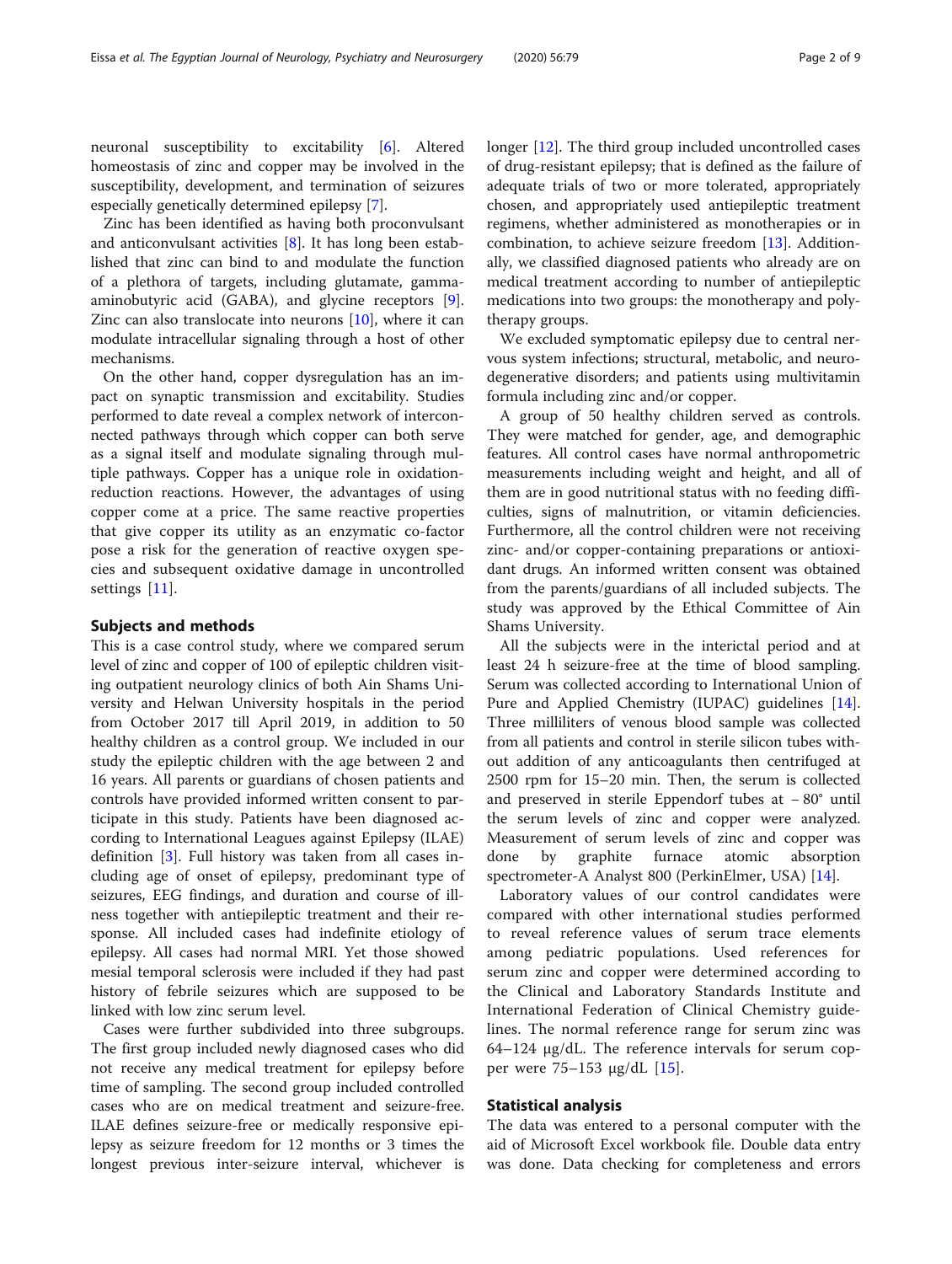together with analysis was done using the SPSS program (Statistical Package for the Social Sciences, version 23; Chicago, USA), Student's t test (a two-sample location test of the null hypothesis such that the means of two populations are equal), one sample  $t$  test (a one-sample location test of whether the mean of a population has a value specified in a null hypothesis), and one-way analysis of variance (a collection of statistical models and their associated estimation procedures such as the variation among and between groups used to analyze the differences among group means in a sample). We also used Pearson's correlation coefficient (the covariance of the two variables divided by the product of their standard deviations) and linear regression module (a linear approach to modelling the relationship between a scalar response, or dependent variable, and one or more explanatory variables, or independent variables). In addition, we performed ANOVA test (based on the law of total variance, where the observed variance in a particular variable is partitioned into components attributable to different sources of variation). The cutoff value for statistical significance used in this study is a P value < 0.05.

### Results

The patient group consisted of 59 males and 41 females, while there were 26 males and 24 females in the control group. Age within the studied groups ranged between 2 and 16 years. Our patients were divided into three subgroups according to the state of disease at the time of study. The mean duration of illness was 28.7 months ± 21.7. Detailed history items among studied cases are shown in Table 1. Clinical, radiological, and EEG findings among the studied patients, together with the distribution of antiepileptic medications among patients' group, are demonstrated in Tables 2 and [3.](#page-3-0)

Serum zinc and copper of the control group were as follows: for zinc, the serum level ranged between 53.3 and 138.8  $\mu$ /dL with a mean of 85  $\mu$ /dL  $\pm$  22.2. For copper, the serum level ranged between17.5 and 129.7 μ/dL with a mean of 71.6  $\mu$ /dL  $\pm$  38.3.

On the other hand, in patients' group, the mean zinc serum level was 59.1  $\mu$ /dL  $\pm$  22.7. This was lower by 30.5% when compared to the mean zinc serum level of the control group ( $P < 0.01$ ). On measuring the copper serum level among patients' group, the mean copper serum level was 69.2  $\mu$ /dL  $\pm$  33.6 with no statistical significance when compared to the control group (Fig. [1](#page-3-0)).

Comparison between zinc serum levels of each of the patients' subgroups and controls showed significant lower level in each of them; with a mean of 62.7  $\mu$ /dL  $\pm$ 22.1, 60.7  $\mu$ /dL  $\pm$  21.6, and 55.1  $\mu$ /dL  $\pm$  24.3 for newly diagnosed, controlled, and uncontrolled, respectively, compared with 85  $\mu$ /dL  $\pm$  22.2 in the control group (P <

| $n = 100$                       | Number of patients | %              |
|---------------------------------|--------------------|----------------|
| Consanguinity                   |                    |                |
| Negative                        | 77                 | 77             |
| Second degree                   | 16                 | 16             |
| Higher degree                   | 7                  | 7              |
| <b>Family history</b>           |                    |                |
| Negative                        | 72                 | 72             |
| Similar condition               | 28                 | 28             |
| Past history                    |                    |                |
| Negative                        | 69                 | 69             |
| Other medical condition         | 31                 | 31             |
| Perinatal history               |                    |                |
| Negative                        | 96                 | 96             |
| Postnatal event                 | $\overline{4}$     | $\overline{4}$ |
| <b>Developmental milestones</b> |                    |                |
| Normal                          | 78                 | 78             |
| Delayed motor                   | $\overline{2}$     | $\overline{2}$ |
| Delayed speech                  | 16                 | 16             |
| Delayed both                    | 2                  | 2              |
| History of febrile seizures     |                    |                |
| Negative                        | 69                 | 69             |
| Positive                        | 31                 | 31             |

Table 2 Clinical, investigational, and radiological findings of studied patients

| $n = 100$                                       | Number of<br>patients | $\%$ |
|-------------------------------------------------|-----------------------|------|
| s                                               |                       |      |
| Newly diagnosed                                 | 19                    | 19   |
| Controlled                                      | 43                    | 43   |
| Uncontrolled                                    | 37                    | 37   |
| Semiology                                       |                       |      |
| Focal onset seizures                            | 6                     | 6    |
| Focal onset seizures with impaired<br>awareness | 16                    | 16   |
| Generalized seizures                            | 78                    | 78   |
| <b>Interictal EEG</b>                           |                       |      |
| Focal discharge                                 | 35                    | 35   |
| Focal with secondary generalization             | 37                    | 37   |
| Generalized discharge                           | 28                    | 28   |
| <b>MRI</b>                                      |                       |      |
| Normal                                          | 92                    | 92   |
| Mesial temporal sclerosis (MTS)                 | 8                     | 8    |

#### Table 1 Distribution of different history items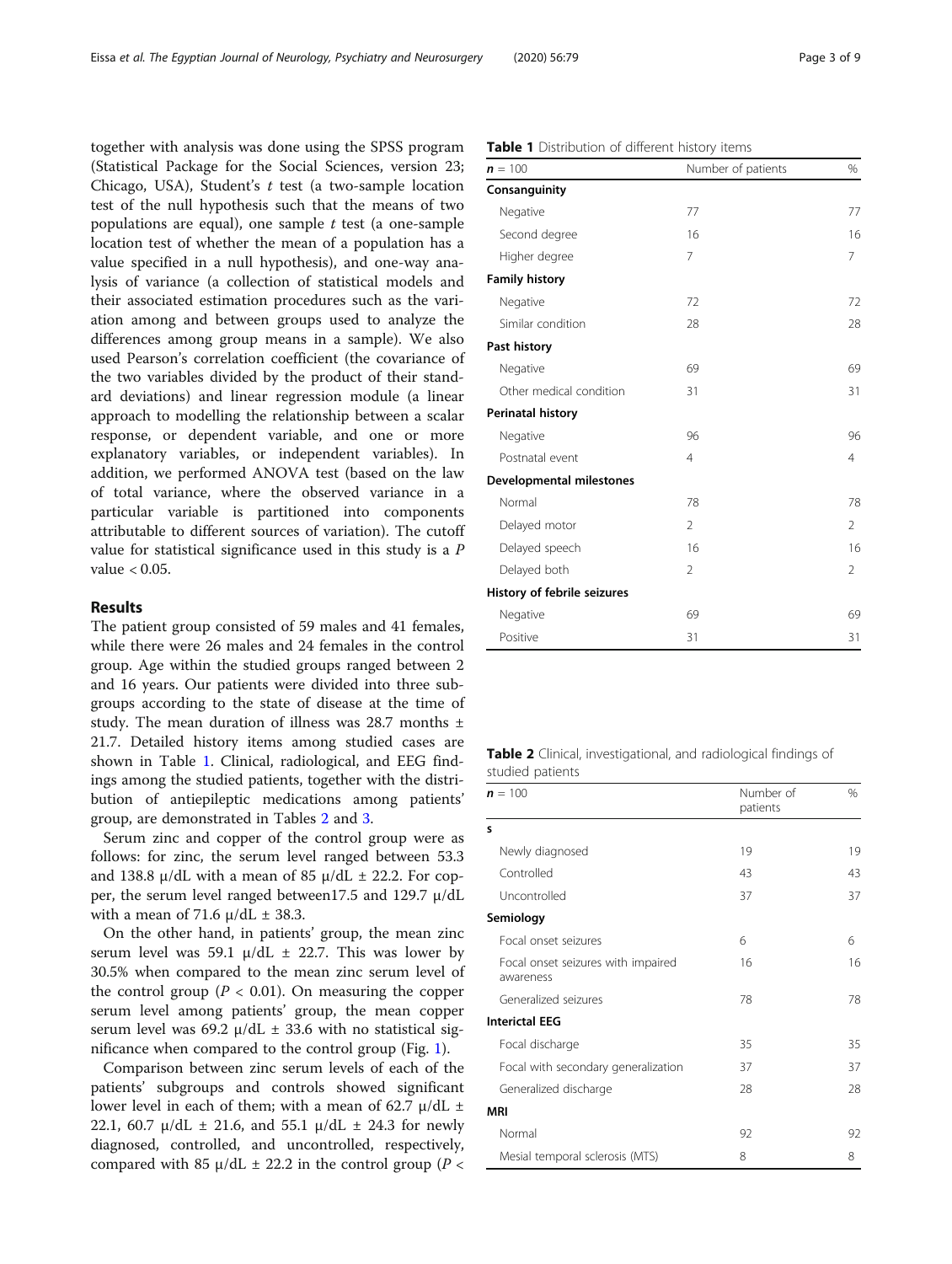newly diagnosed, receiving no treatment (19 patients), and previously diagnosed patient patients, on antiepileptic treatment at the time of the study (81 patients) showed no significant difference, where the mean was 62.7  $\mu$ /dL  $\pm$  22.1 in newly diagnosed cases and 58.2  $\mu$ /dL ± 22.9 in previously diagnosed ones. Moreover, a comparison between estimated copper serum levels of these same groups showed no significant difference, where the mean was 72.4  $\mu$ /dL  $\pm$  35.3 in newly diagnosed cases and 68.4  $\mu$ /dL  $\pm$  33.4 in previously diagnosed ones.

Serum level of zinc and copper among controlled and uncontrolled showed insignificant lower levels in uncontrolled cases ( $P > 0.05$ ). The mean for zinc serum level was 60.7  $\mu$ /dL  $\pm$  21.6 in controlled cases and 55.1  $\mu$ /dL ± 24.3 in uncontrolled cases, while the mean value of copper serum level in controlled cases was 71.4 μ/dL ± 36.3 and 64.9  $\mu$ /dL  $\pm$  29.6 in uncontrolled cases.

The mean value of zinc serum level in patients with past history of febrile seizures was 41.5  $\mu$ /dL  $\pm$  20.1 which was significantly lower statistically than that in patients with no history of febrile seizures with a mean value of 67.9  $\mu$ /dL  $\pm$  19.3. However, the mean value of copper serum level among patients with history of febrile seizures was not statistically different from that of patients without history of febrile seizures (Fig. [2](#page-4-0)).

By using correlation coefficient between patients' mean level of zinc and copper with duration of illness in months, a negative correlation was noted only between copper serum level and duration of illness, which means the longer the duration of illness the lower the copper serum level ( $R = 0.213$ ,  $P = 0.03$ ) as shown in (Fig. [3\)](#page-4-0). However, it was not the case for zinc  $(R = 0.081, P = 0.4)$ 

Estimated mean value of zinc and copper serum level among patients showing mesial temporal sclerosis (MTS) in MRI was lower by 27.6 and 37.2%, respectively. This difference was statistically insignificant ( $P = 0.07$ ) for zinc but was not for copper (Table [4\)](#page-5-0).

Regarding the effect of medications, a lower mean value of serum level of both zinc and copper among 58 patients on monotherapy was found compared to that of 23 patients on polytherapy, yet the difference was not significant statistically ( $P > 0.05$ ). The mean zinc level was 56.2  $\mu$ /dL  $\pm$  21.5 and 63.1  $\mu$ /dL  $\pm$  26.1 in patients on monotherapy and those on polytherapy, respectively. The mean copper level was 65.6  $\mu$ /dL  $\pm$  34.6 and 75.5  $\mu$ /  $dL \pm 29.5$  in patients on monotherapy and those on polytherapy, respectively.

Levetiracetam was found to be the most used medication among our studied patients' group (44%). When the mean serum levels of both zinc and copper were studied among these patients, they were slightly higher compared to those of the rest of patients not receiving levetiracetam, yet with no statistical significance (Table [5](#page-5-0)). On the other hand, when the zinc mean levels of patients on

<span id="page-3-0"></span>

Table 3 Distribution of antiepileptic medications among

 $n = 100$  Number of patients  $\%$ 

Newly diagnosed patients 19 19 Patient on monotherapy 58 58 Patient on polytherapy 23 23

Levetiracetam 44 54.3 Carbamazepine 22 27.2 Oxcarbazepine 13 16.0 Lamotrigine 10 12.3 Na valproate and 9 11.1 Ethosuximide 9 11.1 **Zonisamide** 1 1.2

patients

Number of medication

Taking medication  $N = 81$ 





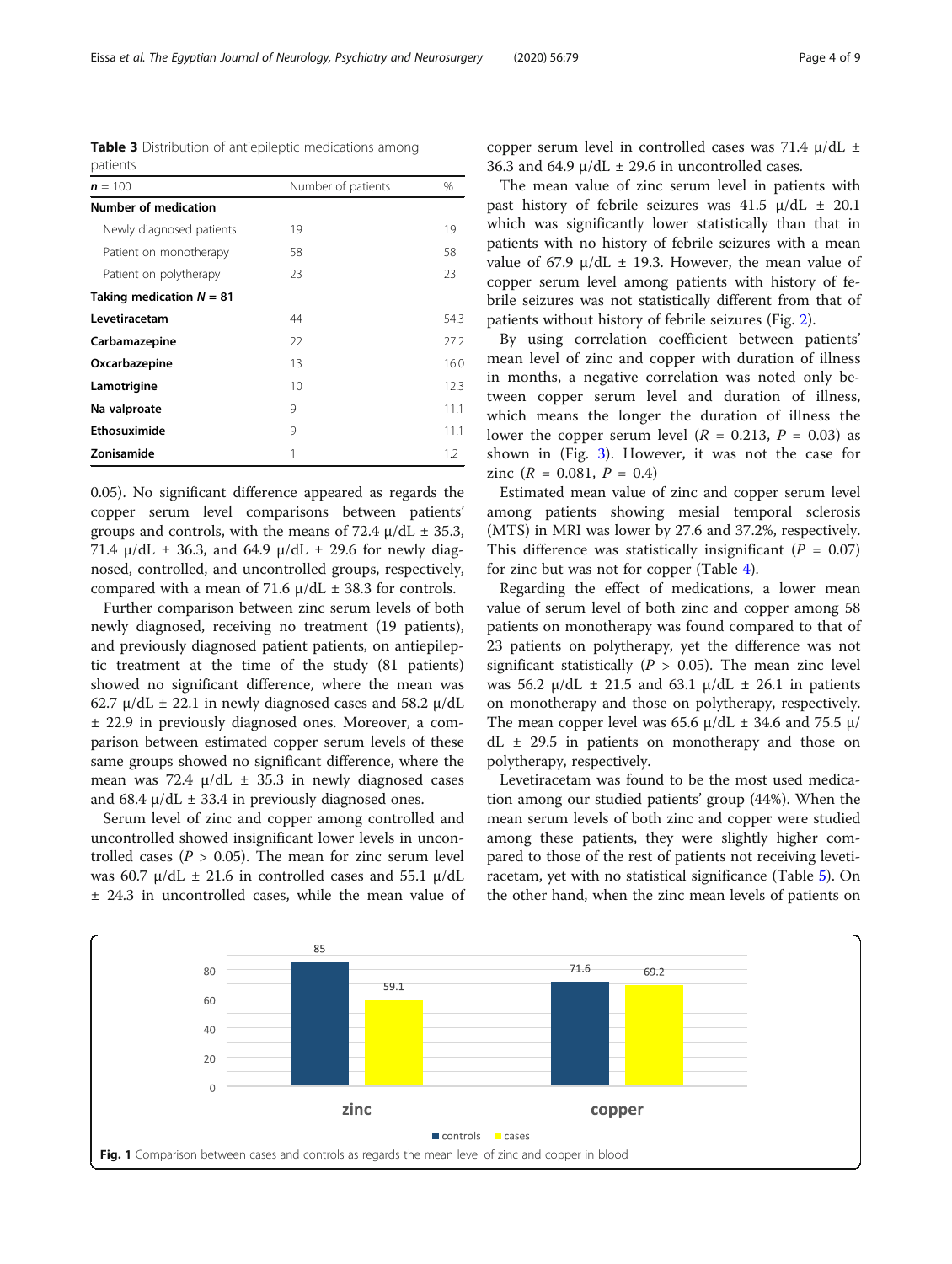<span id="page-4-0"></span>

levetiracetam was compared to those of control subjects, it was lower, yet again the difference was not significant.

Carbamazepine was the second commonly used medication (22% of patients). The mean level of zinc serum level of patients on carbamazepine showed significantly lower level compared to those not receiving carbamazepine. Moreover, this mean value was significantly at lower level when compared to the mean value of the control group  $(P = 0.01;$  Fig. [4\)](#page-6-0). The mean value of serum copper among same patients' group was lower than those did not receive carbamazepine, yet with no statistical significance (Table [6\)](#page-6-0).

By using linear regression model for the factors independently related to the zinc level in serum among the studied cases, it was found that the past history of febrile seizures, generalized epileptic discharge in EEG, and carbamazepine intake were strongly associated with lower zinc serum level (Table [7](#page-7-0)).

#### Discussion

The exact pathogenesis of epilepsy is not fully understood yet. However, there are studies suggesting that the body electrolytes and the level of some trace elements may have a crucial role in epileptogenesis. This is due to increased free radicals or decreased antioxidant defense mechanisms that have been causally involved in some forms of epilepsies and contribute to pathophysiology of neuronal excitability, neuronal excitotoxicity, seizure recurrence, and resistance to antiepileptic medications. In addition, seizures are followed by significant alterations in both intra- and extra-cellular ion concentrations [[16,](#page-8-0) [17](#page-8-0)].

In our study, we chose to measure zinc and copper serum levels in epileptic children and compare them with matched age and sex healthy controls. Assessment of zinc and copper status is dependent on the quantification of total zinc and copper concentrations in serum [[18,](#page-8-0) [19\]](#page-8-0). It is the most widely used laboratory tests for diagnosis of severe deficiency and to monitor adequacy of provision [[20\]](#page-8-0).

In the present study, we found that levels of serum zinc observed in pediatric epileptic patients were 30% lower than those of healthy controls ( $P < 0.001$ ). Our results are in accordance with the previous studies, where significant lower levels of serum zinc have been reported in epileptic patients [[21](#page-8-0)–[23\]](#page-8-0). We found significant difference when we compared zinc serum level of newly diagnosed, controlled, and uncontrolled patients' groups on one side and zinc serum level of the control group on the other side with  $P < 0.05$  for the three patients' groups. Same results came from the previous studies that compared zinc serum level between uncontrolled

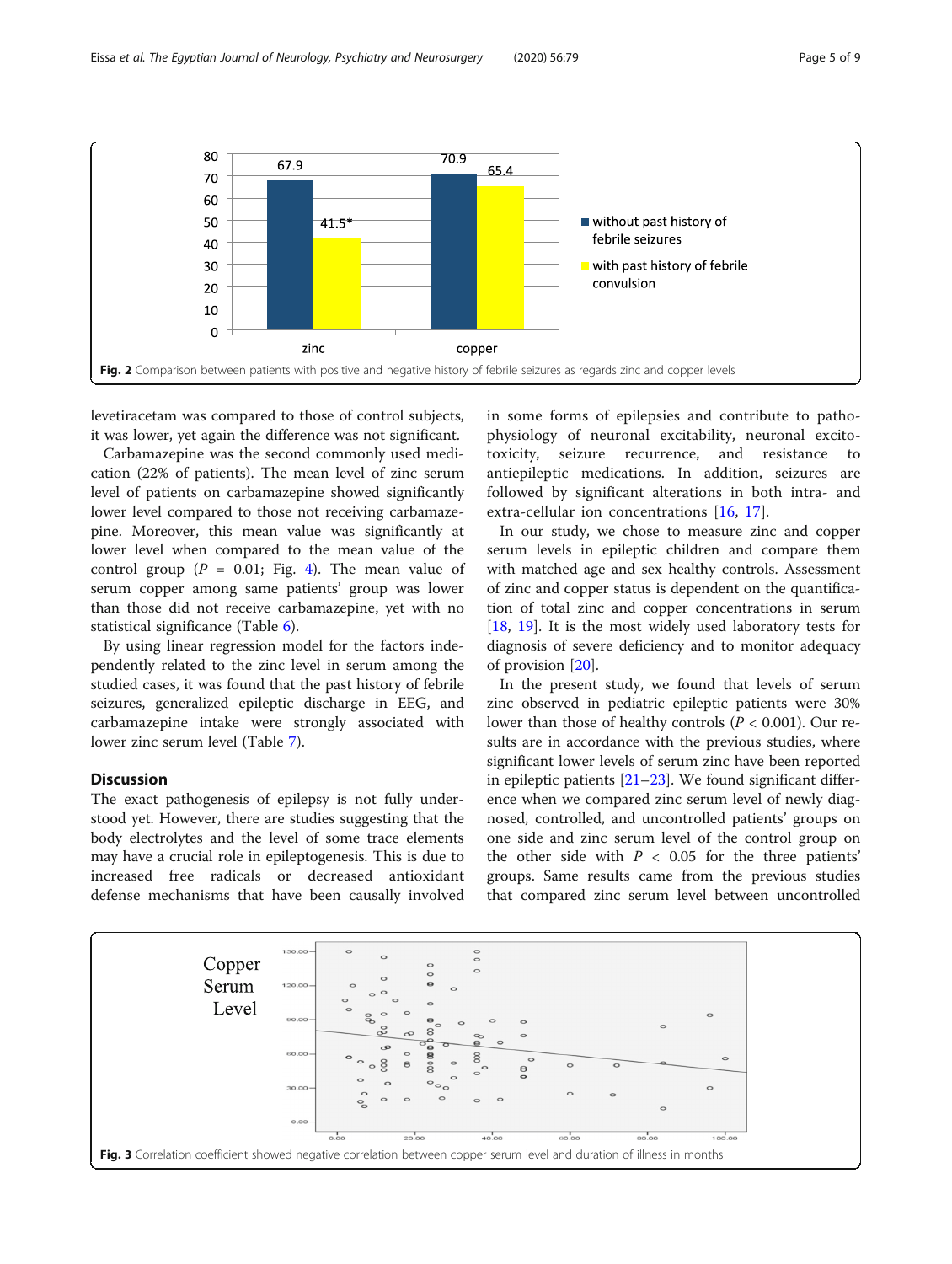|                          | Patients with MTS<br>$N = 8$<br>Mean SD | Patients without MTS<br>$N = 92$<br>Mean SD |     |         |  |
|--------------------------|-----------------------------------------|---------------------------------------------|-----|---------|--|
| <b>Zinc</b> $(\mu/dL)$   | $47.1 \pm 17.0$                         | $60.1 \pm 22.9$                             | 2.C | $0.07*$ |  |
| <b>Copper</b> $(\mu/dL)$ | $51.5 \pm 39.2$                         | $70.7 + 32.9$                               |     |         |  |

<span id="page-5-0"></span>Table 4 Comparison between patients with and without mesial temporal sclerosis in MRI

MTS mesial temporal sclerosis

 $*$ Insignificant

epileptic patients and healthy controls [\[24](#page-8-0), [25](#page-8-0)]. Only one study found no significant difference in serum zinc between epileptic cases and controls [\[26](#page-8-0)].

This significant difference could be explained by zinc's capability to modulate the neuronal excitability. Low zinc serum level may enhance seizure activity by inhibiting the inhibitory neurotransmitter, GABA, or by defective production of superoxide dismutase and glutathione peroxidase. Hypozincemia activates N-methyl-D-aspartate (NMDA) receptors which may play an important role in the induction of epileptic discharge [[27\]](#page-8-0). However, the role of zinc in seizures is still controversial as it has a role in the synthesis and function of inhibitory neurotransmitter, GABA, at one hand and it also shows an inhibitory effect on GABA on the other hand and thus facilitates seizure activity [\[28\]](#page-8-0).

In our study, there was no significant difference when the serum zinc level of newly diagnosed, untreated patients was compared with that of previously diagnosed patients on medical treatment. This was opposite to what other studies revealed. They found that zinc level in serum and hair was significantly lower in patients treated with antiepileptic therapies, either mono- or polytherapy, than in untreated patients [\[29](#page-8-0), [30\]](#page-8-0). Farahani and colleagues and Wojciak and colleagues had found that zinc serum level was significantly decreased in controlled (on monotherapy) epileptic patients than in untreated patients [\[16](#page-8-0), [21\]](#page-8-0). The discrepancy between our study and others' results might be due to the relatively small number of newly diagnosed patients in comparison to their number in the abovementioned studies.

Antiepileptic drugs may be involved in lowering serum zinc levels. In our study, we had 22 patients receiving carbamazepine. They showed significant lower zinc serum level in comparison to both controls and patients who received other antiepileptics. This goes in accordance with other study results [\[23](#page-8-0), [31\]](#page-8-0). However, other authors found normal serum zinc in epileptic patients after 1 year treatment with carbamazepine [\[28](#page-8-0), [32\]](#page-8-0). Another study included 40 epileptic patients and 31 healthy children between 4 and 12 years of age, where serum carbamazepine level, total antioxidant capacity, and total oxidant status were measured. Oxidative stress index was also calculated in both patients and controls. Results showed that the epileptic group had decreased levels of total antioxidant capacity, increased total oxidative stress, and high oxidative stress index levels. In addition, positive correlation between plasma carbamazepine levels and total oxidant status was observed. That means that carbamazepine has no antioxidant effect and may have a role in oxidant status [[33](#page-8-0)].

In our study, there were 44 patients on levetiracetam treatment who showed no significant difference in their zinc serum level in comparison to both the rest of patients who were not on levetiracetam and the controls. This was not the case with what Sarangi and colleagues found. Their study showed that patients on levetiracetam had quit higher zinc serum level in comparison to controls [\[34](#page-8-0)]. They attributed their findings to increased absorption of metals from the gastrointestinal tract or decreased elimination from the body. Levetiracetam has minimal metabolism with no cytochrome-P450 isoenzyme inducing potential; hence, its pharmacokinetics may have less causative role in affecting the trace element level than its pharmacodynamics aspects, which needs to be analyzed [\[35](#page-8-0)]. Well, in our study, the absence of significant difference in zinc level between patients on levetiracetam and those who are not may be attributed to the effect of other antiepileptics received as some of them were on polytherapy including levetiracetam, while the abovementioned study included patients on levetiracetam only as a monotherapy.

Febrile seizures, as one of the most common seizure syndromes in children, is an important item to be observed. They may be associated with more severe forms of epilepsy in later life, with long-term studies indicating

Table 5 Comparison between patient with and without levetiracetam intake as regards zinc and copper serum levels

| <b>Table J</b> Companion between patient with and without revetilacetam intake as regards zinc and copper serum revers |                                                  |                                                      |     |     |
|------------------------------------------------------------------------------------------------------------------------|--------------------------------------------------|------------------------------------------------------|-----|-----|
|                                                                                                                        | Patients on levetiracetam<br>$n = 44$<br>Mean SD | Patients not on levetiracetam<br>$n = 56$<br>Mean SD |     |     |
| <b>Zinc</b> $(u/dL)$                                                                                                   | $61.8 \pm 25.6$                                  | $56.9 + 20.1$                                        | 1.O | 0.2 |
| <b>Copper</b> $(\mu/dL)$                                                                                               | $75.3 + 33.4$                                    | $64.4 + 33.4$                                        | l.6 | 0.1 |
|                                                                                                                        |                                                  |                                                      |     |     |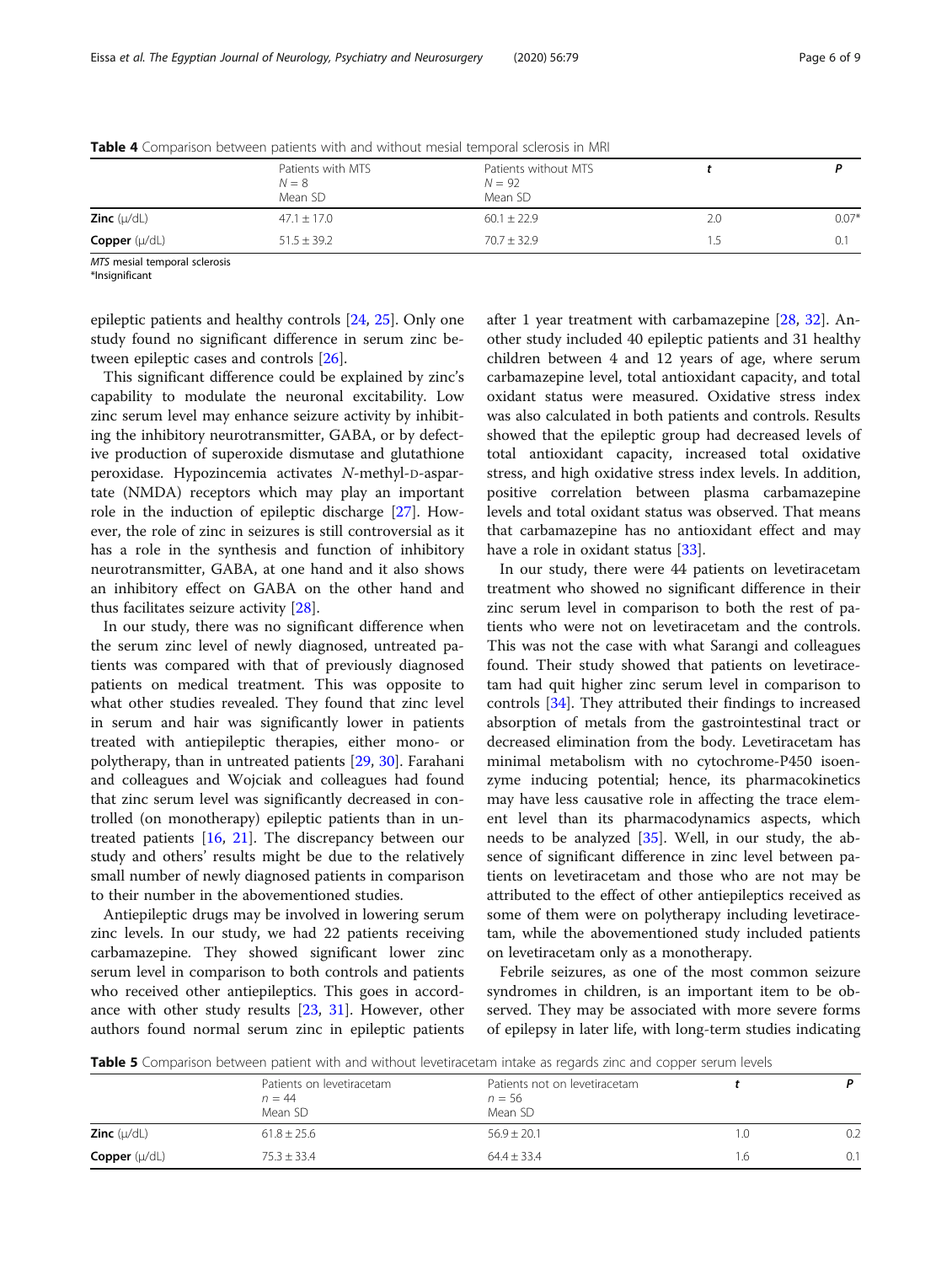|                          | Patient on carbamazepine<br>$n = 22$<br>Mean SD | Patients not on carbamazepine<br>$n = 78$<br>Mean SD |     |          |
|--------------------------|-------------------------------------------------|------------------------------------------------------|-----|----------|
| <b>Zinc</b> $(\mu/dL)$   | $49.0 \pm 17.0$                                 | $61.8 \pm 23.4$                                      | 2.8 | $0.009*$ |
| <b>Copper</b> $(\mu/dL)$ | $66.7 \pm 34.3$                                 | $69.9 + 33.6$                                        | 0.3 | 0.6      |

<span id="page-6-0"></span>Table 6 Comparison between patients with and without carbamazepine intake as regards mean zinc and copper serum level

 $(P < 0.01)$ 

\* highly significant

that 7% of children with febrile seizures subsequently develop epilepsy [[36](#page-8-0)]. In our study, epileptic patients with past history of febrile seizures showed significant decrease in zinc serum level in comparison to patients without history of febrile seizures. This agreed with previous studies which revealed low zinc serum level in children with febrile seizures in comparison with controls [[37](#page-8-0)–[40](#page-8-0)] and in comparison with children who had acute febrile illness without febrile seizures [[41\]](#page-8-0). Several studies support the idea that low zinc levels increase seizure susceptibility. They found that zinc levels are significantly lower in the blood of children that suffer febrile seizures, both when compared to healthy controls and when compared to children either presenting with fever alone or seizures not associated with fever [\[42,](#page-8-0) [43](#page-8-0)]. These studies highlight the dysfunction of zinc homeostasis as a potential mechanism of enhanced febrile seizure susceptibility.

On the other hand, copper can act on various types of ion channels, including NMDA receptors and voltagegated calcium channels, which are important contributors to neuronal excitability and synaptic communication [[44\]](#page-8-0). The present study showed no significant difference in serum copper in epileptic patients compared to healthy controls ( $P = 0.6$ ). This is in accordance with some previous studies [\[24](#page-8-0), [25](#page-8-0)]. In other studies, the copper serum level of epileptic patients' group appeared higher than that of healthy groups [[16](#page-8-0), [22](#page-8-0), [45](#page-8-0)]. Hamed and colleagues found lower serum copper in epileptic patients compared with the controls [[29\]](#page-8-0). Well, we considered that our control subjects had lower serum level of copper in comparison to available pediatric intervals established by other nations' studies. We might get valued difference in serum copper between epileptic patients and controls if we had greater number of controls who may show a higher level of copper in serum.

In our study, no significant difference was found between copper serum levels of newly diagnosed, untreated patients, and previously diagnosed, and treated ones, which was opposite to Saboktakin and colleagues' findings. They found that serum copper was significantly higher in treated patients' group than in the untreated group [[31\]](#page-8-0). We also found that the serum level of copper showed no significant difference between patients on monotherapy and others on polytherapy. Again, other studies found that the serum copper was higher in patients on polytherapy treatments compared in patients on monotherapy [\[31](#page-8-0), [45,](#page-8-0) [46\]](#page-8-0). All these studies included patients on phenytoin antiepileptic drug that was accused as the main cause of elevated serum copper in treated patients' group, yet our study did not include any patient with phenytoin intake.

We did not find any significant difference in copper serum level between patients on either carbamazepine or levetiracetam on hand and patients who were not on these medications and control on the other hand. Hamed and colleagues cited reduction in copper level with carbamazepine intake [[29\]](#page-8-0). Reduced level with carbamazepine intake was attributed to enhanced biliary excretion of copper; however, this study included more patients on carbamazepine than ours [\[34](#page-8-0)].

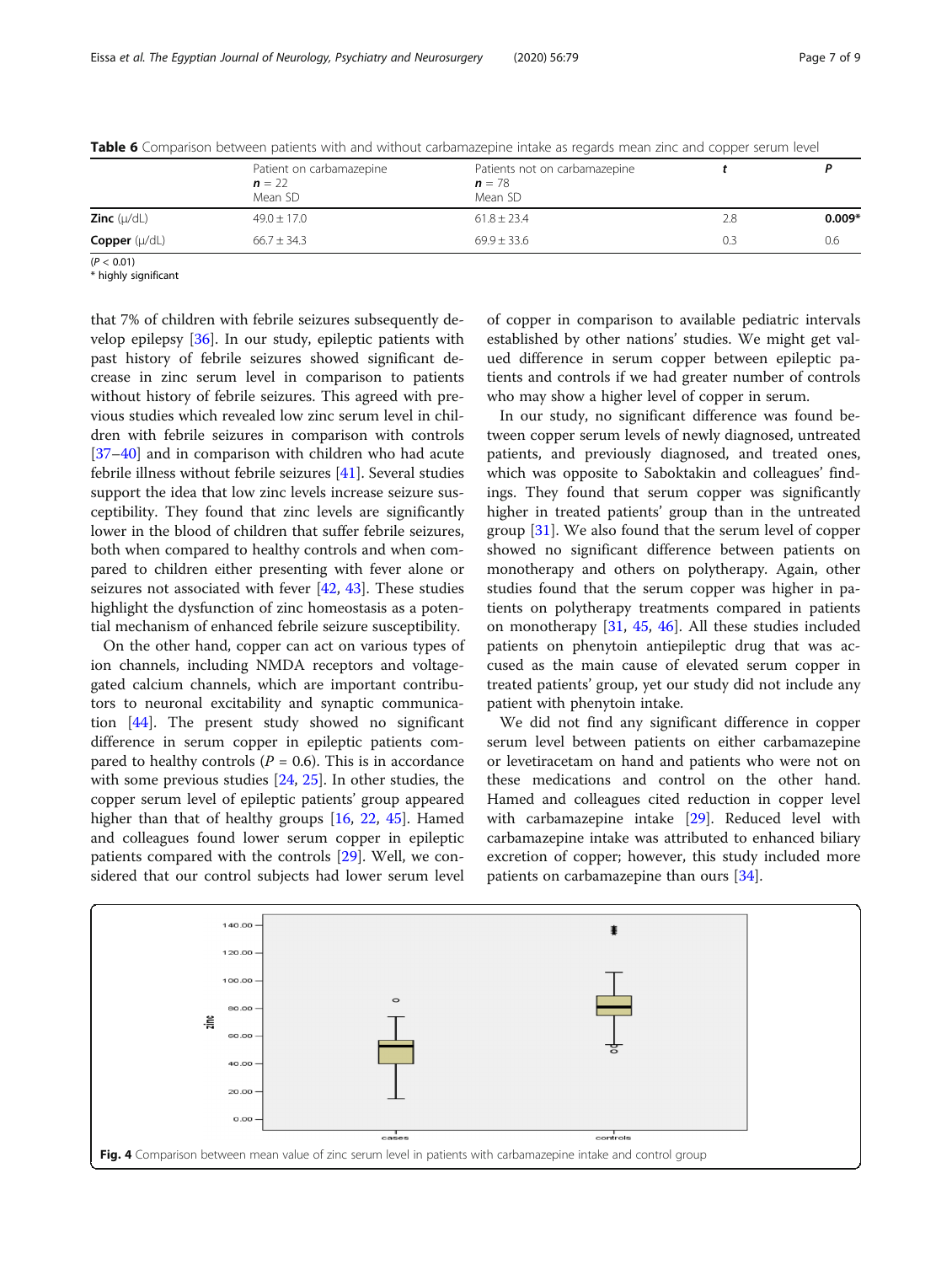| Telated to the zinc level in serum among cases |            |     |       |  |
|------------------------------------------------|------------|-----|-------|--|
| Factor                                         | Standard B |     |       |  |
| Polytherapy                                    | 0.04       | 0.5 | 0.5   |  |
| Generalized EEG discharge                      | $-0.256$   | 3.0 | 0.000 |  |
| Febrile seizures                               | $-0.502$   | 5.8 | 0.000 |  |
| Carbamazepine intake                           | $-0.216$   | 2.4 | 0.01  |  |
| Mesial temporal sclerosis in MRI               | $-0.04$    | 0.4 | 0.6   |  |

<span id="page-7-0"></span>Table 7 Linear regression model for the factors independently related to the zinc level in serum among cases

In our study, patients with past history of febrile seizures had no significant difference in their copper serum level in comparison to those without febrile seizures in their past history. Other studies showed that patients with febrile seizures had statistically higher serum copper concentrations than patients with febrile illness without seizures [\[47](#page-8-0)]. However, they included bigger sample size than ours.

Finally, our study had revealed a negative relationship between copper serum level and duration of epilepsy illness. In other words, the longer duration of the epilepsy disease is accompanied with a lower serum level of copper. However, it could be attributed to prolonged use of antiepileptic drugs that alter intestinal absorption, excretion methods, and distribution within body tissues.

#### Conclusion

Our results suggest that lower levels of serum zinc have a strong link with both febrile seizures and epilepsy. Carbamazepine intake is better be accompanied with zinc supplement due to associated lower zinc levels compared with other antiepileptic drugs. Altered copper level among epileptic patients may result from longterm use of antiepileptic drugs. Management plan of epileptic patients that preserves normal serum level of zinc and copper might be more effective in seizure control.

#### Abbreviations

EEG: Electroencephalography; GABA: Gamma-aminobutyric acid; ILAE: International League Against Epilepsy; IUPAC: International Union of Pure and Applied Chemistry; MRI: Magnetic resonance imaging; MTS: Mesial temporal sclerosis; NMDA: N-Methyl-D-aspartate

#### Acknowledgments

Not applicable

#### Authors' contributions

NA and ME made substantial contributions to the conception and design of the study; ME performed the acquisition of data; all authors participated in the analysis and interpretation of data; ME and KA have been involved in drafting the manuscript or revising it critically for important intellectual content; NA has given final approval of the version to be published. All authors agreed to be accountable for all aspects of the work in ensuring that questions related to the accuracy or integrity of any part of the work are appropriately investigated and resolved.

#### Funding

None

#### Availability of data and materials

The datasets generated and analyzed during the current study are not publicly available due to institutional limitations, yet they are available from the corresponding author on reasonable request.

#### Ethics approval and consent to participate

This study was approved by the ethical committee of Ain Shams University School of Medicine on the 10th of September 2017. All parents/guardians of the chosen subjects and controls provided informed written consent prior to participating in any study-related activities.

#### Consent for publication

Not applicable

#### Competing interests

The authors declare that they have no competing interests.

#### Author details

<sup>1</sup>Departemnt of Neurology and Psychiatry, Helwan University School of Medicine, Cairo, Egypt. <sup>2</sup>Department Neurology and Psychiatry, Faculty of Medicine Ain Shams University, Cairo, Egypt. <sup>3</sup>Department Community and Occupational Medicine, Faculty of Medicine Ain Shams University, Cairo, Egypt.

#### Received: 14 April 2020 Accepted: 3 July 2020 Published online: 23 July 2020

#### References

- 1. Fiest KM, Sauro KM, Wiebe S, Patten SB, Kwon CS, Dykeman J, et al. Prevalence and incidence of epilepsy: a systematic review and meta-analysis of international studies. Neurology. 2017;88:296–303.
- 2. Hesdorffer DC, Beck V, Begley CE. Research implications of the Institute of Medicine Report, Epilepsy Across the Spectrum: promoting health and understanding. Epilepsia. 2013;54:207–16.
- 3. Cowan LD. The epidemiology of the epilepsies in children. Ment Retard Dev Disabil Res Rev. 2002;8:171–81.
- 4. Kanemura H, Mizorogi S, Aoyagi K, Sugita K, Aihara M. EEG characteristics predict subsequent epilepsy in children with febrile seizure. Brain Dev. 2012; 34:302–7.
- Scheffer IE, Berkovic S, Capovilla G, Connolly MB, French J, Guilhoto L, et al. ILAE classification of the epilepsies: position paper of the ILAE Commission for Classification and Terminology. Epilepsia. 2017;58:512–21.
- 6. Hamed SA, Abdellah MM, El-Melegy N. Blood levels of trace elements, electrolytes, and oxidative stress/antioxidant systems in epileptic patients. J Pharmacol Sci. 2004;96:349–59.
- 7. Seven M, Basaran SY, Cengiz M, Unal S, Yuksel A. Deficiency of selenium and zinc as a causative factor for idiopathic intractable epilepsy. Epilepsy Res. 2013;104:35–9.
- 8. Gower-Winter SD, Levenson CW. Zinc in the central nervous system: from molecules to behavior. Biofactors. 2012;38:186–93.
- 9. Smart TG, Hosie AM, Miller PS. Zn2+ ions: modulators of excitatory and inhibitory synaptic activity. Neuroscientist. 2004;10:432–42.
- 10. Aiba I, West AK, Sheline CT, Shuttleworth CW. Intracellular dialysis disrupts Zn2+ dynamics and enables selective detection of Zn2+ influx in brain slice preparations. J Neurochem. 2013;125:822–31.
- 11. Andreini C, Banci L, Bertini I, Rosato A. Occurrence of copper proteins through the three domains of life: a bioinformatic approach. J Proteome Res. 2008;7:209–16.
- 12. Kwan P, Arzimanoglou A, Berg AT, Brodie MJ, Allen Hauser W, Mathern G, et al. Definition of drug-resistant epilepsy: consensus proposal by the ad hoc Task Force of the ILAE Commission on Therapeutic Strategies. Epilepsia. 2010;51:1069–77.
- 13. Kwan P, Schachter SC, Brodie MJ. Drug-resistant epilepsy. N Engl J Med. 2011;365:919–26.
- 14. Bolann BJ, Rahil-Khazen R, Henriksen H, Isrenn R, Ulvik R. Evaluation of methods for trace-element determination with emphasis on their usability in the clinical routine laboratory. Scand J Clin Lab Invest. 2007;67:353–66.
- 15. Lin CN, Wilson A, Church B, Ehman S, William R, Mcmillin G. Pediatric reference intervals for serum copper and zinc. Clin Chim Acta. 2012;413: 612–5.